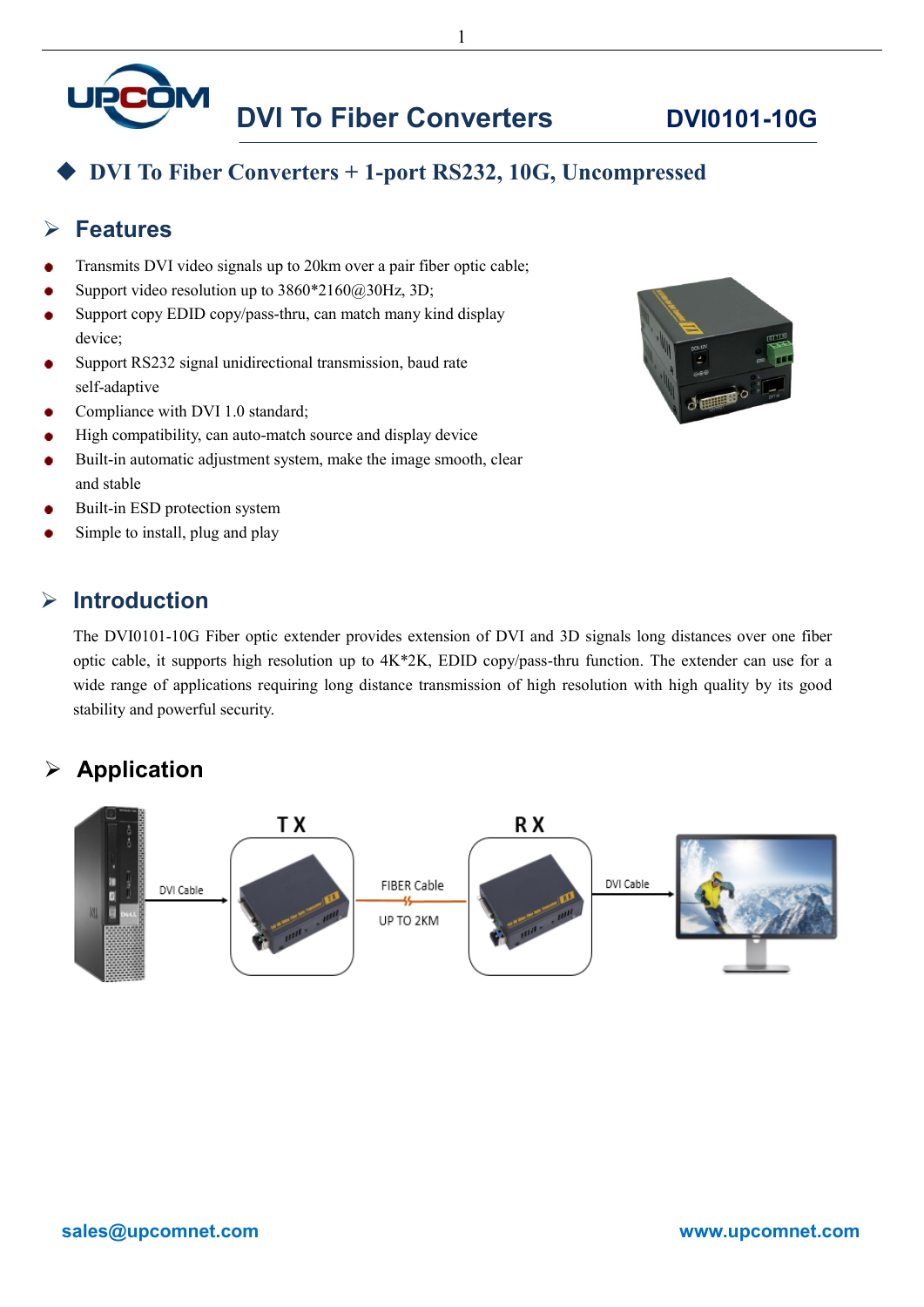# **Specification**

| Video                        |                                                |
|------------------------------|------------------------------------------------|
| <b>Standards</b>             | <b>DVI</b> 1.0                                 |
| Maximum pixel clock          | 225MHz                                         |
| Maximum data rate            | 6.75Gbps                                       |
| <b>Resolution range</b>      | Up to $3840*2160@30Hz$ , 3D,                   |
| Connector                    | <b>DVI-D</b> Interface                         |
| <b>DVI Cable Range</b>       | <5M (Resolution: 1920*1200@60Hz)               |
| Impedance                    | $100\Omega$                                    |
| <b>RS232</b>                 |                                                |
| Interface                    | <b>Industrial Terminal</b>                     |
| <b>Signal Direction</b>      | Unidirectional                                 |
| <b>Baud Rate</b>             | Self-adaptive, Max: 115200bps                  |
| Data Bits                    | 8                                              |
| Optical fiber                |                                                |
| Interface                    | SFP model – LC connector                       |
| Fiber type                   | Single-mode, single fiber                      |
| Wavelength                   | 1310nm                                         |
| Interface bandwidth          | 10Gbps                                         |
| <b>Transmission distance</b> | 2Km                                            |
| Other                        |                                                |
| Power supply                 | DC12V                                          |
| Power dissipation            | MAX 6W                                         |
| <b>LED</b> indicator         | L: Optical fiber signal connection indicator   |
|                              | S: Video signal connection indicator           |
|                              | P: System power indicator                      |
| Temperature                  | Operating: $-5^{\circ}$ C ~ +70 <sup>°</sup> C |
| Humidity                     | Operating: $5\% \sim 90\%$                     |
| Dimension                    | 94.5*73*26mm                                   |
| The warranty                 | 1 year free warranty                           |